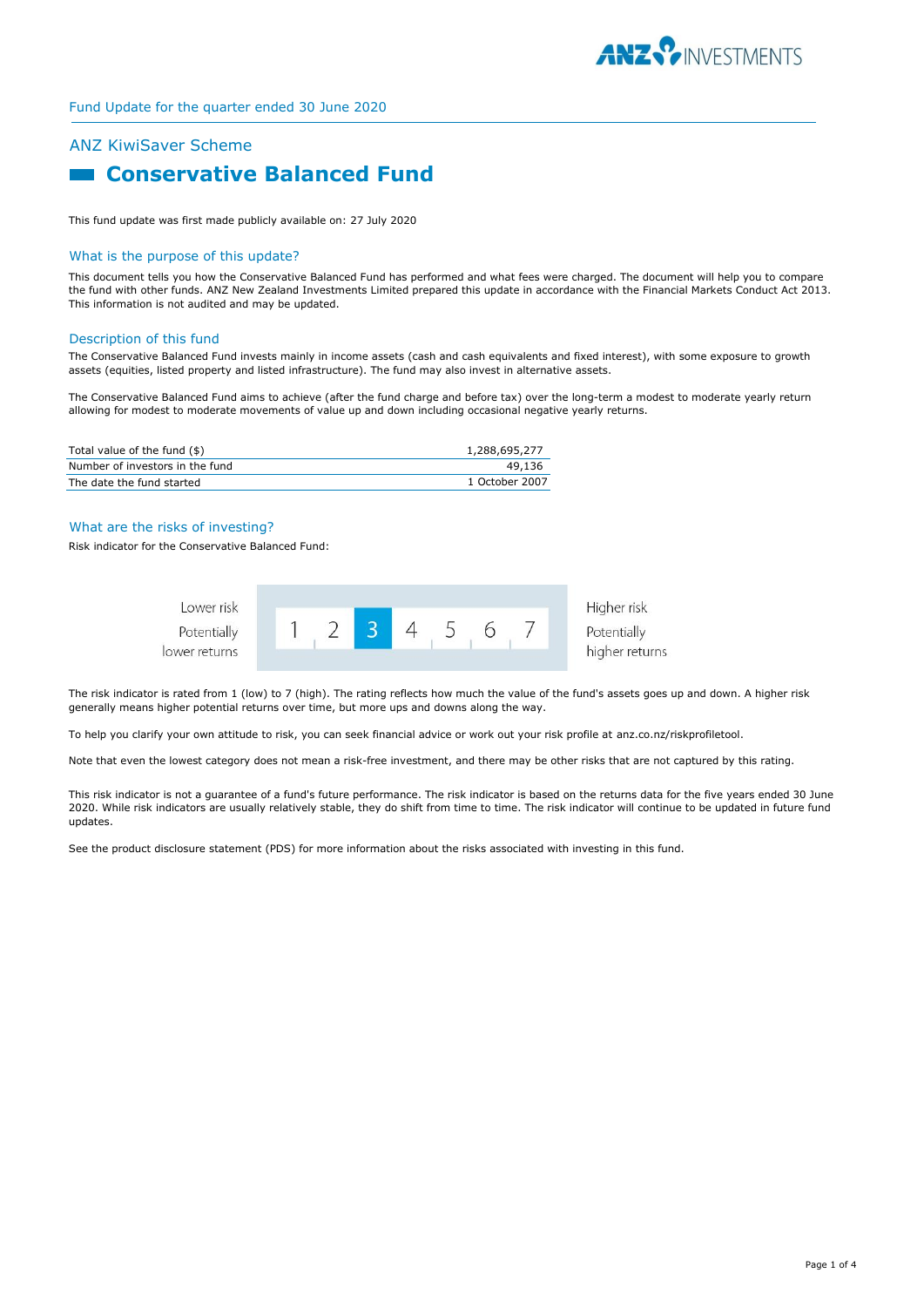## How has the fund performed?

|                                               | Average over past<br>five years | Past year |
|-----------------------------------------------|---------------------------------|-----------|
| Annual return                                 |                                 |           |
| (after deductions for charges and tax)        | 4.19%                           | $3.24\%$  |
| <b>Annual return</b>                          |                                 |           |
| (after deductions for charges but before tax) | $5.29\%$                        | 4.36%     |
| Market index annual return                    |                                 |           |
| (reflects no deduction for charges and tax)   | 6.14%                           | 4.29%     |

The market index annual return is calculated using the target investment mix and the indices of each asset class.

Additional information about the market index is available in the statement of investment policy and objectives on the offer register at www.discloseregister.companiesoffice.govt.nz.



## **Annual return graph**

This shows the return after fund charges and tax for each of the last 10 years ending 31 March. The last bar shows the average annual return for the last 10 years, up to 30 June 2020.

**Important:** This does not tell you how the fund will perform in the future.

Returns in this update are after tax at the highest prescribed investor rate (PIR) of tax for an individual New Zealand resident. Your tax may be lower.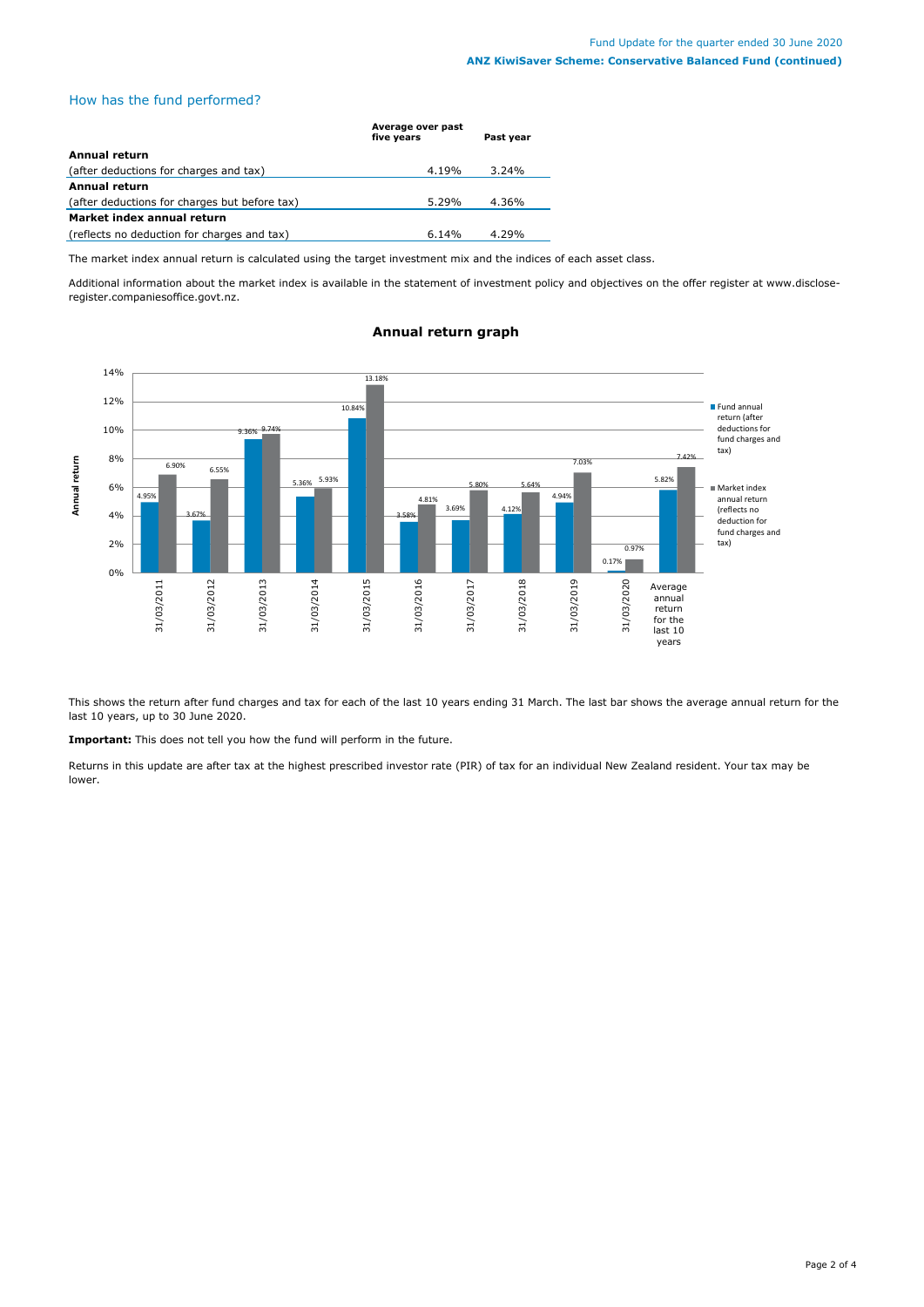## What fees are investors charged?

Investors in the Conservative Balanced Fund are charged fund charges. In the year to 31 March 2020 these were:

|                                             | % of net asset value          |
|---------------------------------------------|-------------------------------|
| Total fund charges <sup>1</sup>             | 0.91%                         |
| Which are made up of:                       |                               |
| Total management and administration charges | 0.91%                         |
| Including:                                  |                               |
| Manager's basic fee                         | 0.85%                         |
| Other management and administration charges | 0.06%                         |
| Total performance based fees                |                               |
|                                             | Dollar amount per<br>investor |
| <b>Other charges</b>                        |                               |
| Membership fee <sup>2</sup>                 | \$18                          |

Investors are not currently charged individual action fees for specific actions or decisions (for example, for withdrawing from or switching funds). See the PDS for more information about Scheme fees.

Small differences in fees and charges can have a big impact on your investment over the long term.

## Example of how this applies to an investor

Sarah had \$10,000 in the fund at the start of the year and did not make any further contributions. At the end of the year, Sarah received a return after fund charges were deducted of \$324 (that is 3.24% of her inital \$10,000). Sarah also paid \$18 in other charges. This gives Sarah a total gain after tax of \$306 for the year.

## What does the fund invest in?

## **Actual investment mix<sup>3</sup> Target investment mix<sup>3</sup>**

This shows the types of assets that the fund invests in. This shows the mix of assets that the fund generally intends to invest in.